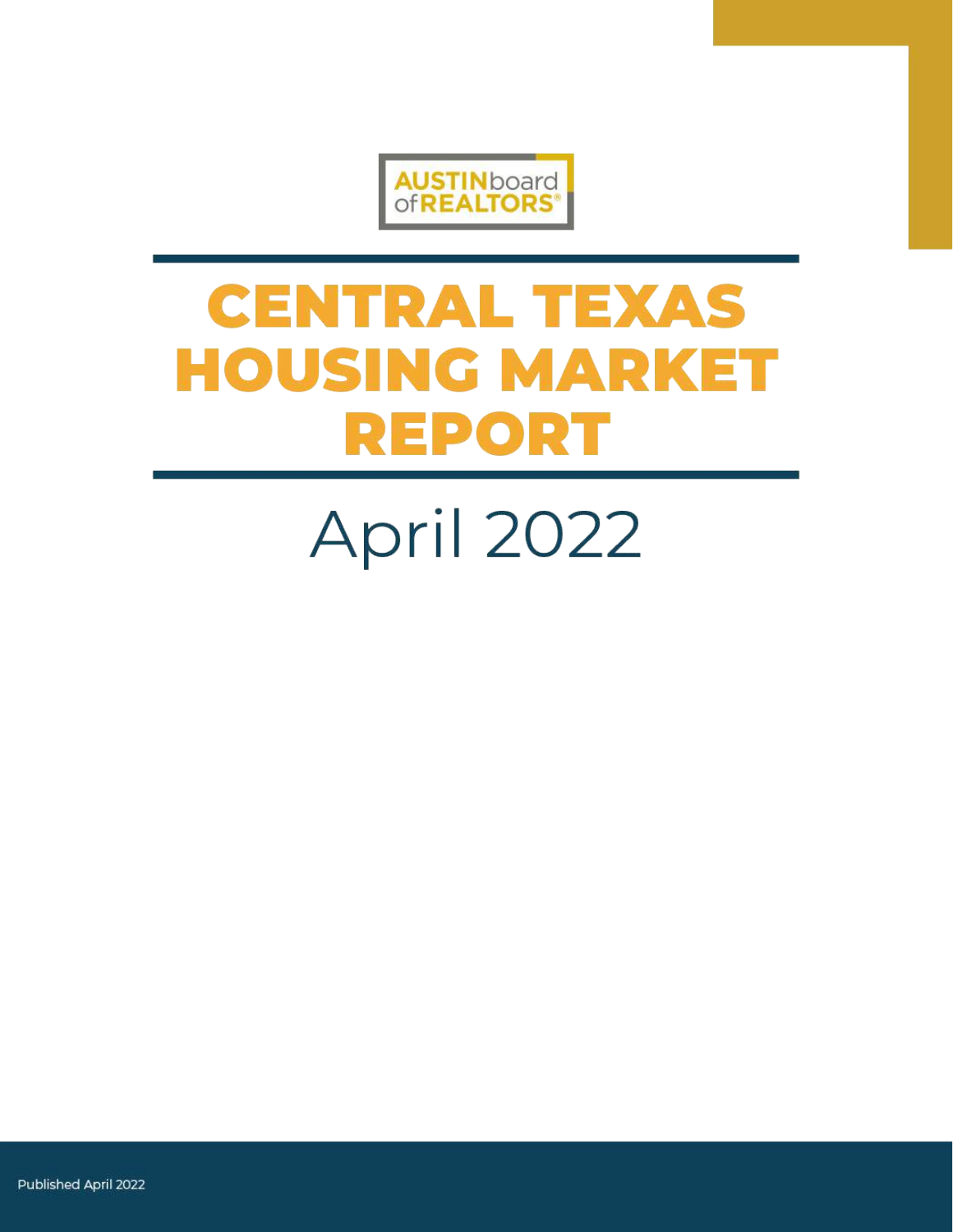### AUSTIN-ROUND ROCK MSA MARKET REMAINS COMPETITIVE AS HOME SALES DIP IN APRIL

*First-time homebuyers will benefit by being prepared* 

**AUSTIN, TX —** April residential home sales decreased across the Austin-Round Rock MSA for the second month in a row according to the Austin Board of REALTORS® April 2022 Central Texas Housing Market Report. Despite the dip, the five-county MSA was just 216 homes shy of breaking the record set for April home sales in April 2021.

"Whether looking to buy or rent, the home search process in Central Texas is a much longer and more complex process than it used to be," Cord Shiflet, 2022 ABoR president, said. "One of the biggest mistakes REALTORS® see prospective homebuyers make is not having a game plan before beginning the search process. Are you pre-approved with a lender? Do you have a clear understanding of the home features you need, and where you're willing to make trade-offs? A REALTOR® has the connections, contract knowledge, and market intelligence to best position you for success."

Last month across the MSA, residential home sales declined 6.2% year over year to 3,280 closed sales as the median price rose 19.6% to a new all-time record of \$550,000. Sales dollar volume grew 11.6% to \$2,231,215,686, new listings dipped 0.2% to 4,653 listings, and homes spent an average of 18 days on the market, unchanged from April 2021. Active listings jumped 52.5% to 2,763, causing housing inventory to increase 0.3 months to 0.8 months of inventory as pending sales declined 5.6% to 3,630 transactions.

This marks the biggest gain in housing inventory year over year since the summer of 2017 when housing inventory increased by 0.4 months for June 2017 year over year and 0.3 months for both July and August of 2017.

"We are far from a healthy number of homes for sale in our market, so any increase in housing stock, no matter how small, is a welcome sign for people looking to buy. Our area continues to really be influenced by companies targeting the Austin area for job creation and expansion, and that relocating workforce needs a place to live. Austin continues to be a demand-driven market."

Shiflet reiterated that in Central Texas, the best time to buy a home will always be right now.

"The ups and downs we are seeing in our market are normal, and somewhat expected considering the fast pace at which our market has moved over the past two years. If you want

**"**The ups and downs we are seeing in our market are normal, and somewhat expected considering the fast pace at which our market has moved over the past two years.**"**

> **- Cord Shiflet** 2022 ABoR and ACTRIS President

to begin building equity through homeownership, or if there is a specific area you want to live in, the time to plant your flag is now. This is exactly why you want to have a REALTOR® in your corner advocating, negotiating, and counseling you throughout the entire process."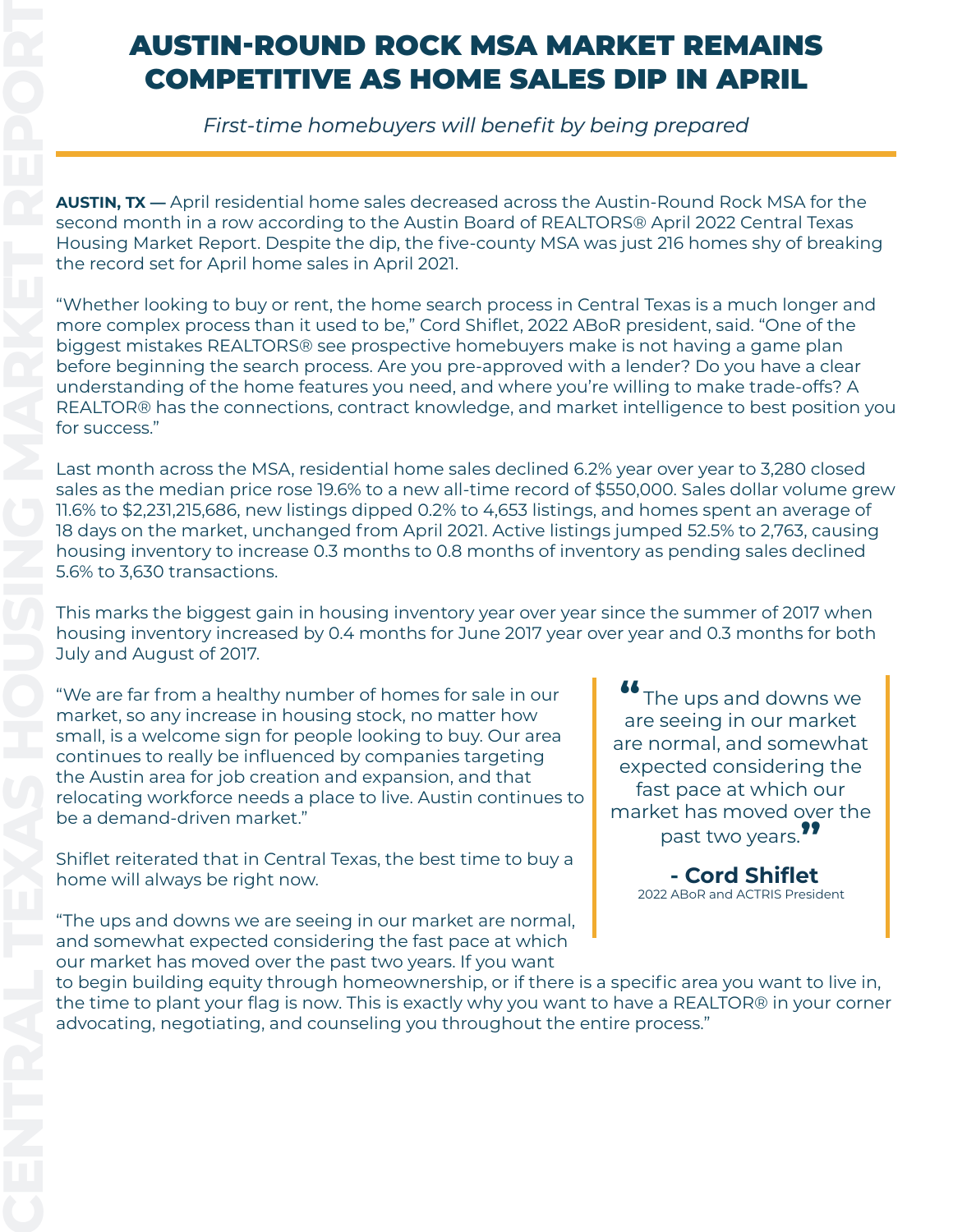#### **City of Austin**

In April, home sales decreased 4.2% to 1,095 sales, while sales dollar volume increased 10.7% to \$849,688,168. At the same time, median price rose 16.3% setting a new all-time record of \$640,000 for the City of Austin. Last month, new listings decreased 11.8% to 1,366 listings, active listings rose 15.1% to 747 listings as pending sales dropped by 11.4% to 1,112 pending sales. Monthly housing inventory increased 0.1 months year over year to 0.7 months of inventory.

#### Travis County

In Travis County, home sales decreased 6.2% to 1,654 sales, while sales dollar volume increased 9.5% to \$1,307,466,900. Last month, median price in Travis County rose 16.8% year over year to \$625,000 as new listings decreased 4.9% to 2,221 listings and active listings increased 31.8% to 1,290 listings year over year. Pending sales declined 7.3% to 1,759 as monthly housing inventory increased 0.2 months year over year to 0.8 months of inventory.

#### Williamson County

April home sales decreased 11.2% to 1,037 sales in Williamson County. Sales dollar volume rose 7.8% year over year to \$591,103,957. The median price increased 18.8% to \$510,000 as new listings fell 1.5% to 1,557 listings. During the same period, active listings rose 65.2% to 849 listings while pending sales dropped 10.2% to 1,154 pending sales. Housing inventory rose 0.3 months to 0.7 months of inventory.

#### Hays County

In Hays County, April home sales decreased 3.2% to 400 sales, while sales dollar volume rose 18.6% to \$247,494,420. The median price for homes jumped 29.8% to \$477,000. During the same period, new listings increased 11.7% to 629 listings, while active listings increased by 97.2% to 416 listings. Pending sales ticked down 1.2% to 517 pending sales as housing inventory rose by 0.5 months to 1.0 months of inventory.

#### Bastrop County

Last month, Bastrop County home sales increased 20.0% year over year to 144 sales, while sales dollar volume rose 67.6% to \$66,965,135. The median price also increased 38.1% to \$402,000 as new listings rose 23.1% to 181 listings. Active listings soared 103.7% to 165 listings and pending sales increased 25.0% to 145 pending sales. Housing inventory increased 0.7 months to 1.3 months of inventory. ventory.

#### Caldwell County

In Caldwell County in April, home sales increased 45.2% to 45 home sales, and sales dollar volume rose 84.2% to \$16,300,293. The median home price rose 47.1% year over year to \$365,000. At the same time, new listings rose by 85.7% to 65 listings as active listings also increased 59.3% to 43 listings. Pending sales rose 120.0% to 55 pending sales, and housing inventory increased 0.4 months to 1.3 months of inventory.

#### [Media Contact:](https://www.abor.com/marketstatistics)

[Elizabeth Christian Public Relations](https://www.abor.com/marketstatistics) [abor@echristianpr.com](https://www.abor.com/marketstatistics)

> **For additional housing market data, visit [ABoR.com/MarketStatistics](https://www.abor.com/marketstatistics).**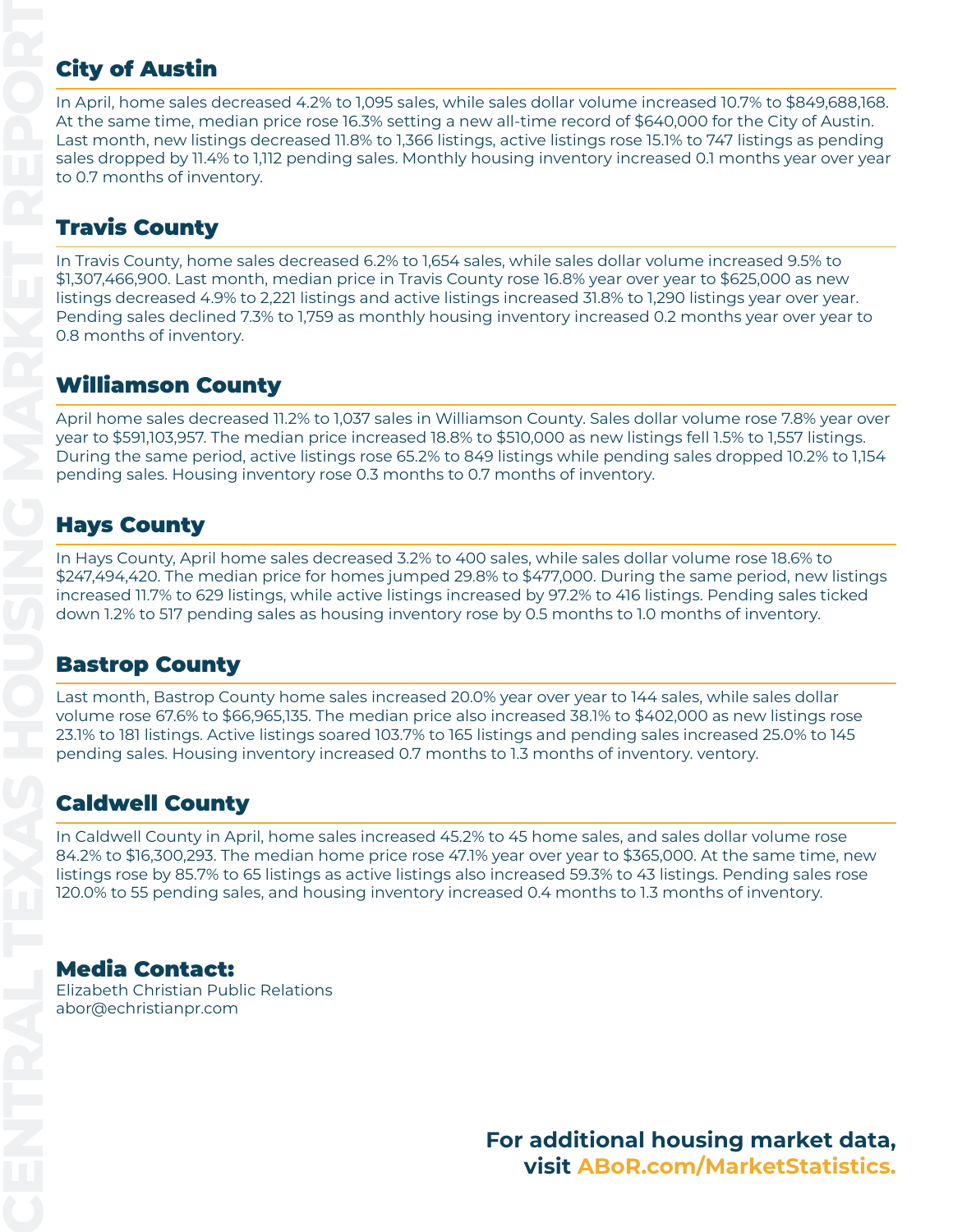These statistics are for single-family homes, condos, and townhomes, compared year-over-year. Visit ABoR.com/MarketStatistics for additional housing market data.

### **AUSTIN-ROUND ROCK MSA**



**of REALTOR**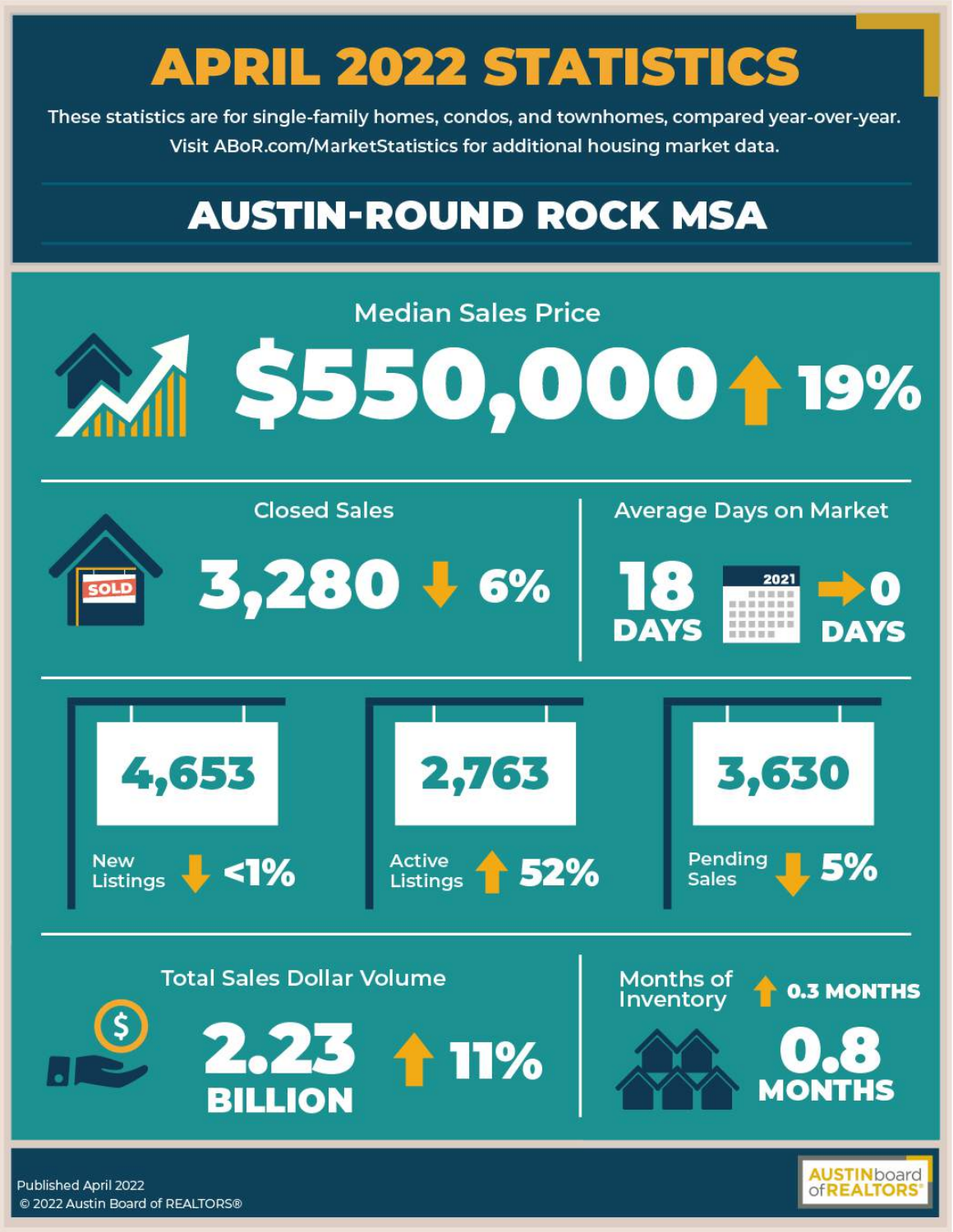These statistics are for single-family homes, condos, and townhomes, compared year-over-year. Visit ABoR.com/MarketStatistics for additional housing market data.

### **BASTROP COUNTY**



**of REALTORS**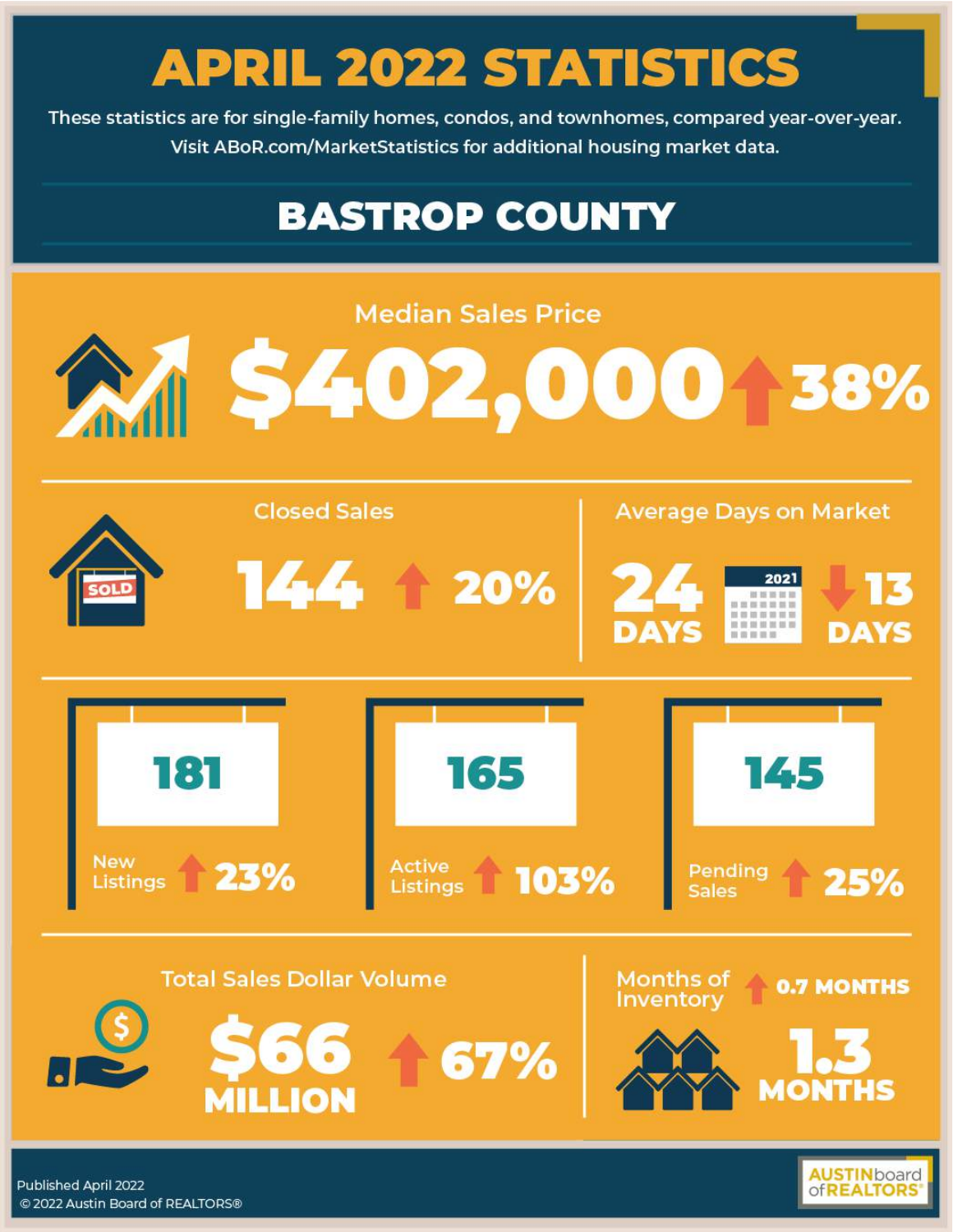These statistics are for single-family homes, condos, and townhomes, compared year-over-year. Visit ABoR.com/MarketStatistics for additional housing market data.

### **CALDWELL COUNTY**



of **REALTOR**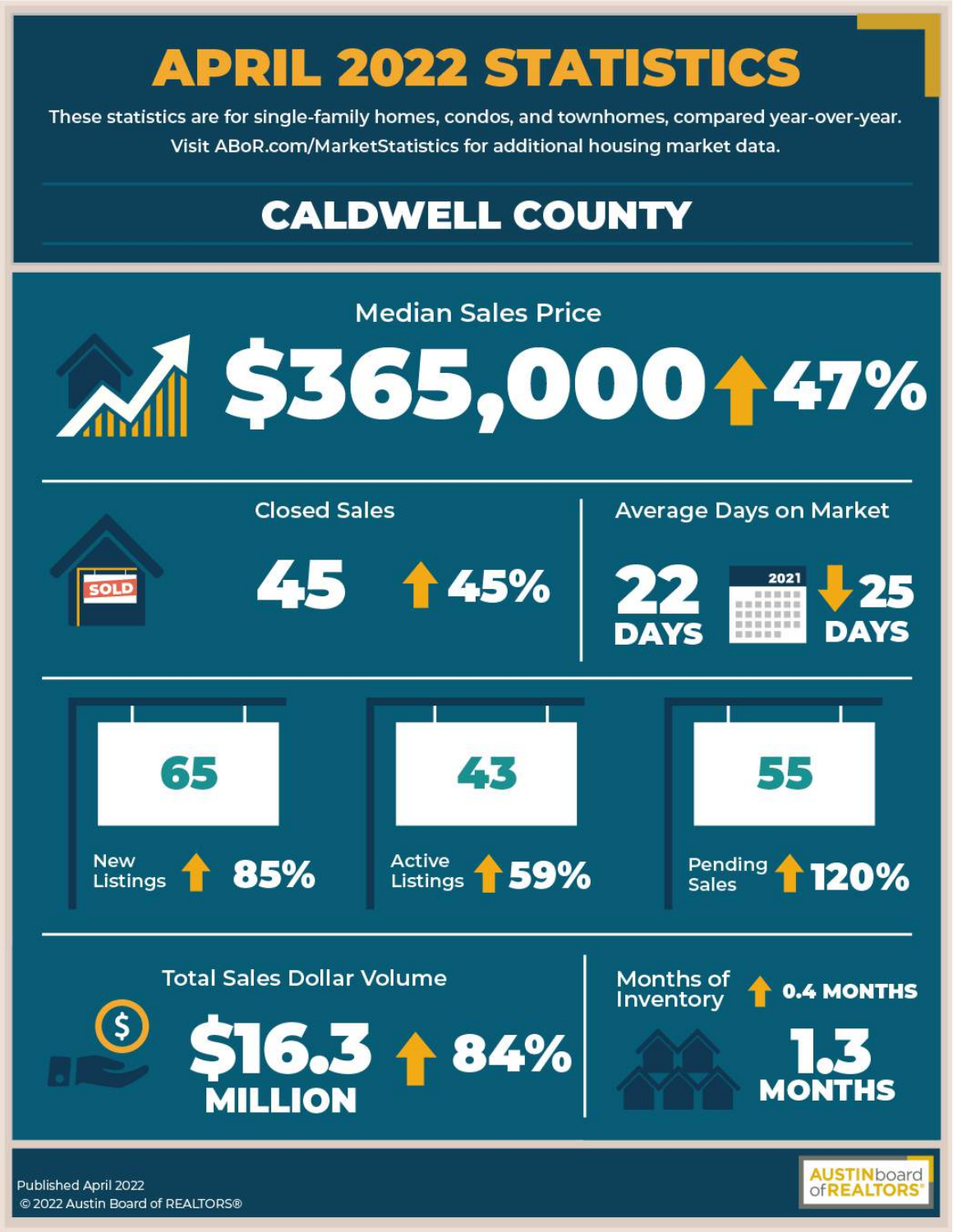These statistics are for single-family homes, condos, and townhomes, compared year-over-year. Visit ABoR.com/MarketStatistics for additional housing market data.

### **CITY OF AUSTIN**

**Median Sales Price** 



**Closed Sales Average Days on Market** 1,095 + 4% 2021 计计算出生 1.366 774 **New Active Pending** Listings 11% **11%** 15% Listings **Sales Total Sales Dollar Volume** Months of





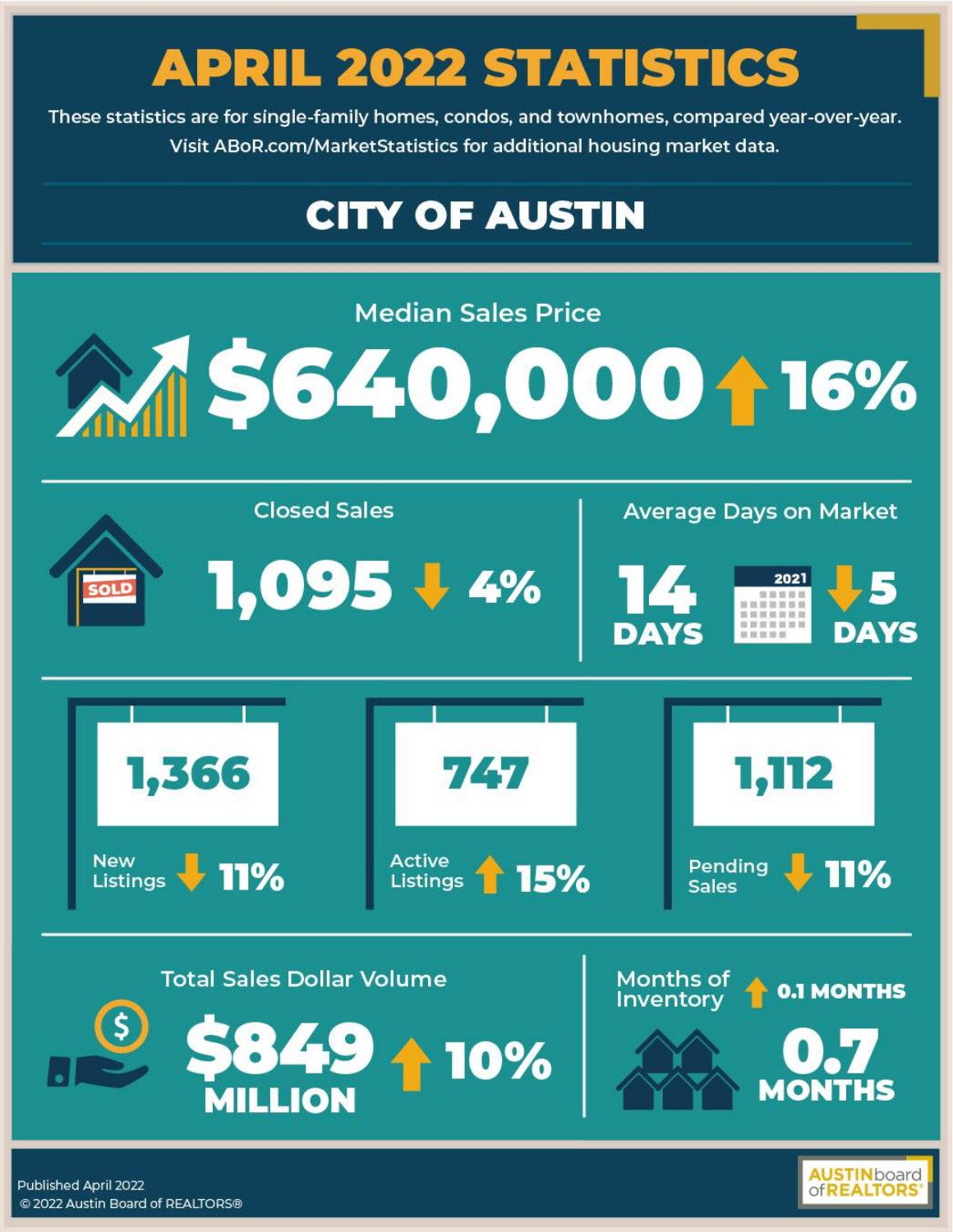These statistics are for single-family homes, condos, and townhomes, compared year-over-year. Visit ABoR.com/MarketStatistics for additional housing market data.

### **HAYS COUNTY**



@ 2022 Austin Board of REALTORS®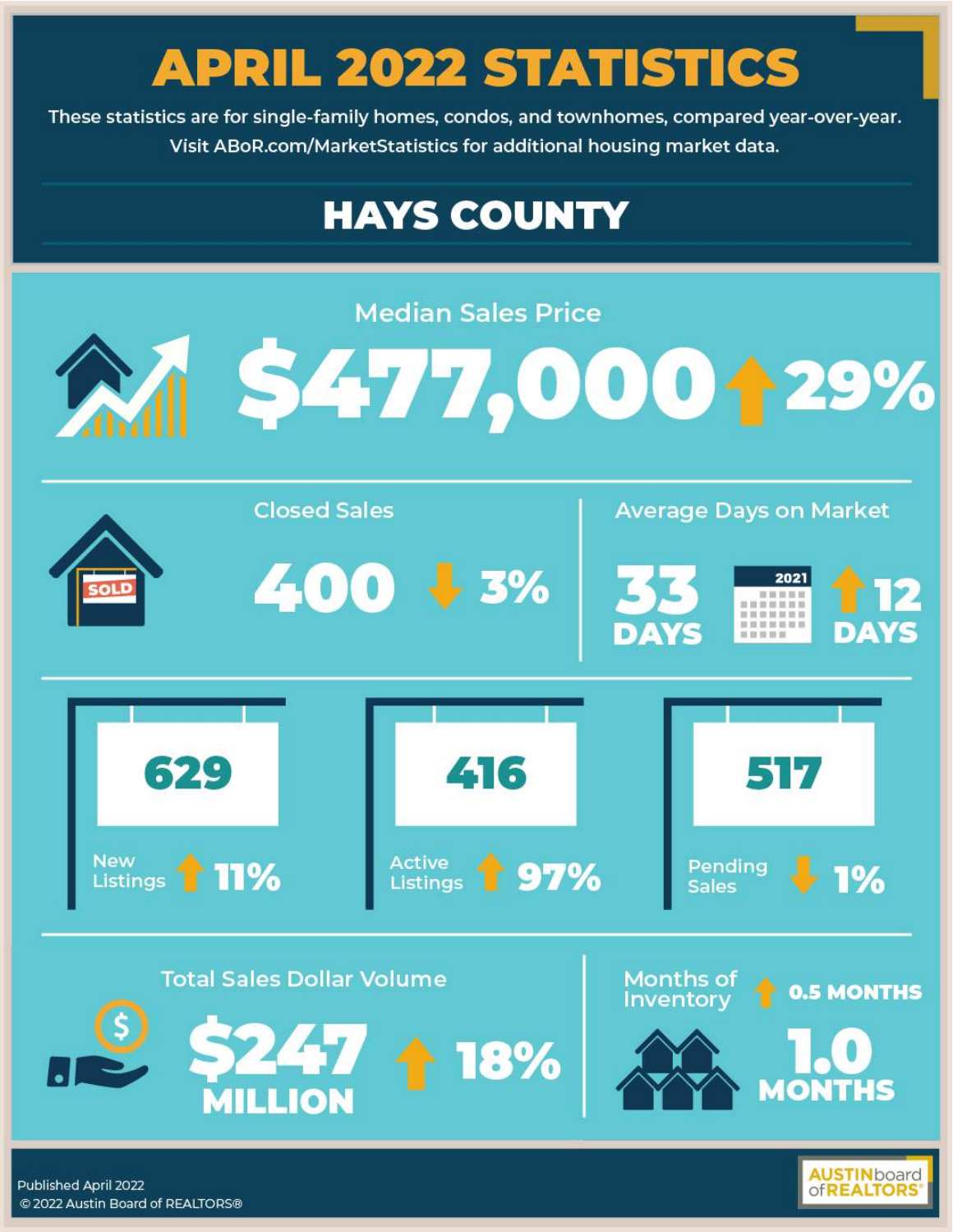These statistics are for single-family homes, condos, and townhomes, compared year-over-year. Visit ABoR.com/MarketStatistics for additional housing market data.

### **TRAVIS COUNTY**



@ 2022 Austin Board of REALTORS®